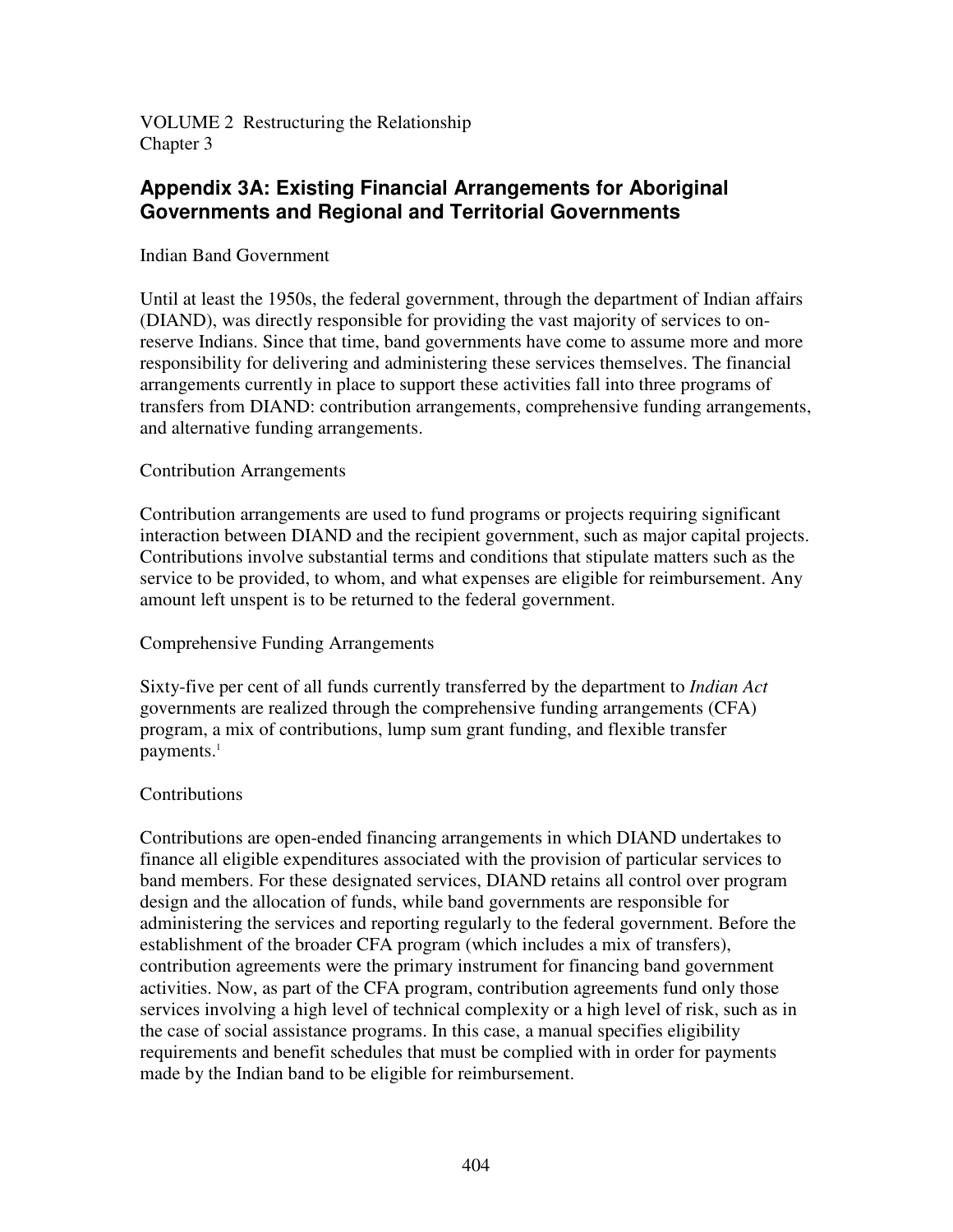#### **Grants**

The grant portion of the CFA program is specifically earmarked for financing the institutions of band government and their administration. This is an unconditional grant, with no specific terms or conditions attached to it.

#### Flexible transfer payments

Flexible transfer payments (FTP) are special transfer payments that were introduced as an alternative to contribution agreements, providing for increased flexibility in the form of more autonomy for band governments to determine the means of delivering specified services. When any savings are realized through these alternative means, band governments are free to spend the surpluses generated in any manner they see fit. This limited autonomy allowed under FTP, however, is traded off against more onerous reporting requirements compared to contribution agreements.

#### Alternative Funding Arrangements

A lot of times our funds are earmarked already. We are told, 'This is for child initiatives; this is for this; this is for that.' In our community we know our needs are a lot different from what has been told to us. We need to be able to have a say, as a community, where we want to have those dollars go.

Chief Agnes Snow Canoe Creek Indian Band Kamloops, British Columbia, 15 June 1993

The most recent approach to financing *Indian Act* governments is the alternative funding arrangements (AFA) program. It was established in 1986 as an alternative to the CFA program and now accounts for 20 per cent of all funding transferred to band governments from DIAND. <sup>2</sup> Similar in nature to the FTP scheme, but generally on a multi-year basis, the AFA program provides for more autonomy for band governments regarding the allocation of funds for different uses. In practice, a band government will negotiate with the department what is essentially a conditional grant for the provision of particular services. Once those funds are transferred, however, band governments have the authority to redesign programs and to reallocate funds between various programs and projects.

## *Sechelt Indian Band Self-Government*

The legal framework for the fiscal arrangements for the Sechelt band is provided by federal legislation (the *Sechelt Indian Band Self-Government Act*) and provincial law (the *Sechelt Indian Government District Enabling Act*). The latter gives Sechelt, and the 33 reserves it contains, legal status as a municipality.

The federal legislation effectively replaced most of the elements of the *Indian Act* for the Sechelt band. The Sechelt band, as a legal entity, can thus enter into contracts, acquire property and borrow funds and has been given fee simple title to all its reserve lands. It is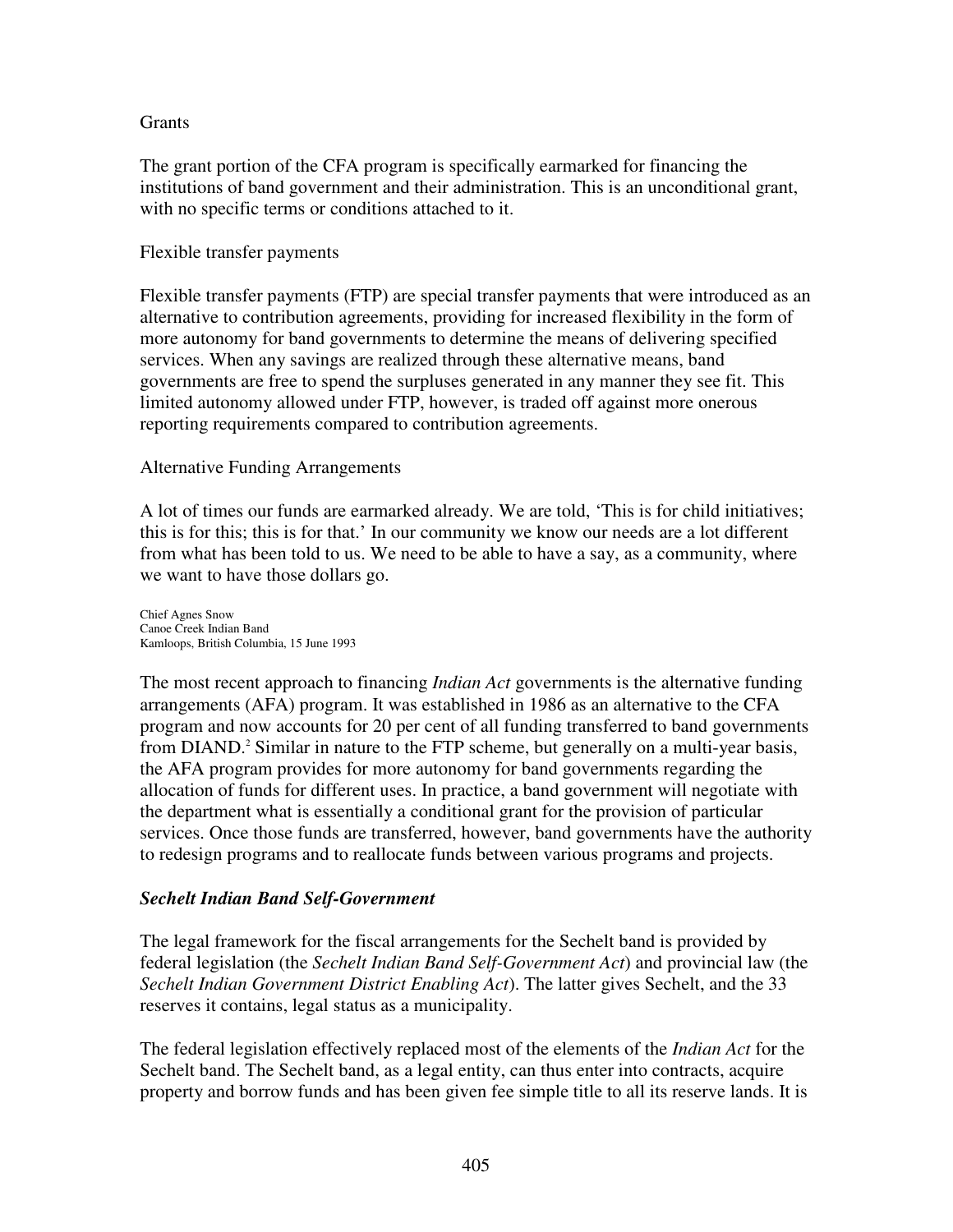responsible for providing public services in the areas of education, health, testate or intestate succession, public order and safety, and social and welfare services.

Perhaps the most important point concerning the fiscal arrangements is the power given to the Sechelt band in the federal law for "taxation, for local purposes, of interests in Sechelt lands, and of occupants and tenants of Sechelt lands in respect of their interests in those lands". Thus the Sechelt band has taxation authority over both Aboriginal and non-Aboriginal residents. This is significant, because roughly 50 per cent of the residents on Sechelt lands are non-Aboriginal.

Section 32 of the federal legislation also allows for moneys held by the government of Canada for the Sechelt band (as the band existed under the *Indian Act*) to be transferred to the band. Five-year agreements establish a base level of funding that is indexed to the Consumer Price Index and to growth in the on-reserve status population and is conditional upon providing existing standards of specified public services. These services include the operation of band-owned schools and the provision of education support services, social services such as shelters and special needs, job creation and economic development. Capital expenditures include transfers to the Sechelt Indian Band Housing Program, construction and improvement of roads and bridges, purchase of machinery, equipment and lands for use by the Sechelt band, and payments to local school districts for Sechelt's negotiated share of capital construction.

DIAND expenditures in 1984-1985 for the Sechelt band served as the initial basis for the transfer payments to the band under the original five-year funding agreement (1986- 1991). A new funding agreement was signed in 1991 covering the next five-year period. This new agreement gives the band a single lump-sum grant at the beginning of the fiscal year, with annual adjustments made to reflect the rate of inflation and changes in the band's population. The funding now allows the range of services to be extended to include the provision of nursing services, health and medical supplies, and it includes the funds that had been allocated to the band under the Canadian Aboriginal Economic Development Strategy. The arrangement eliminates the need for separate contribution agreements to be reached between the band and the various departments of the federal government that would normally provide services to Sechelt residents.

## *Regional Governments*

## Kativik Regional Government

The Kativik Regional Government (KRG) is recognized as a municipal corporation by the *Act Concerning Northern Villages and the Kativik Regional Government*, which also provides the legal framework for the fiscal arrangements between Kativik and the Quebec government. Although KRG has the legal authority to levy taxes within its territory, and has entered into tax-sharing agreements with Canada and Quebec, KRG leaves many of the tax fields open entirely for the 14 municipalities that make up the region. Quebec's Bill 23 (1978) gives municipalities within the Nunavik region the power to levy municipal-type taxes (a portion of which is paid to KRG), as well as raising revenues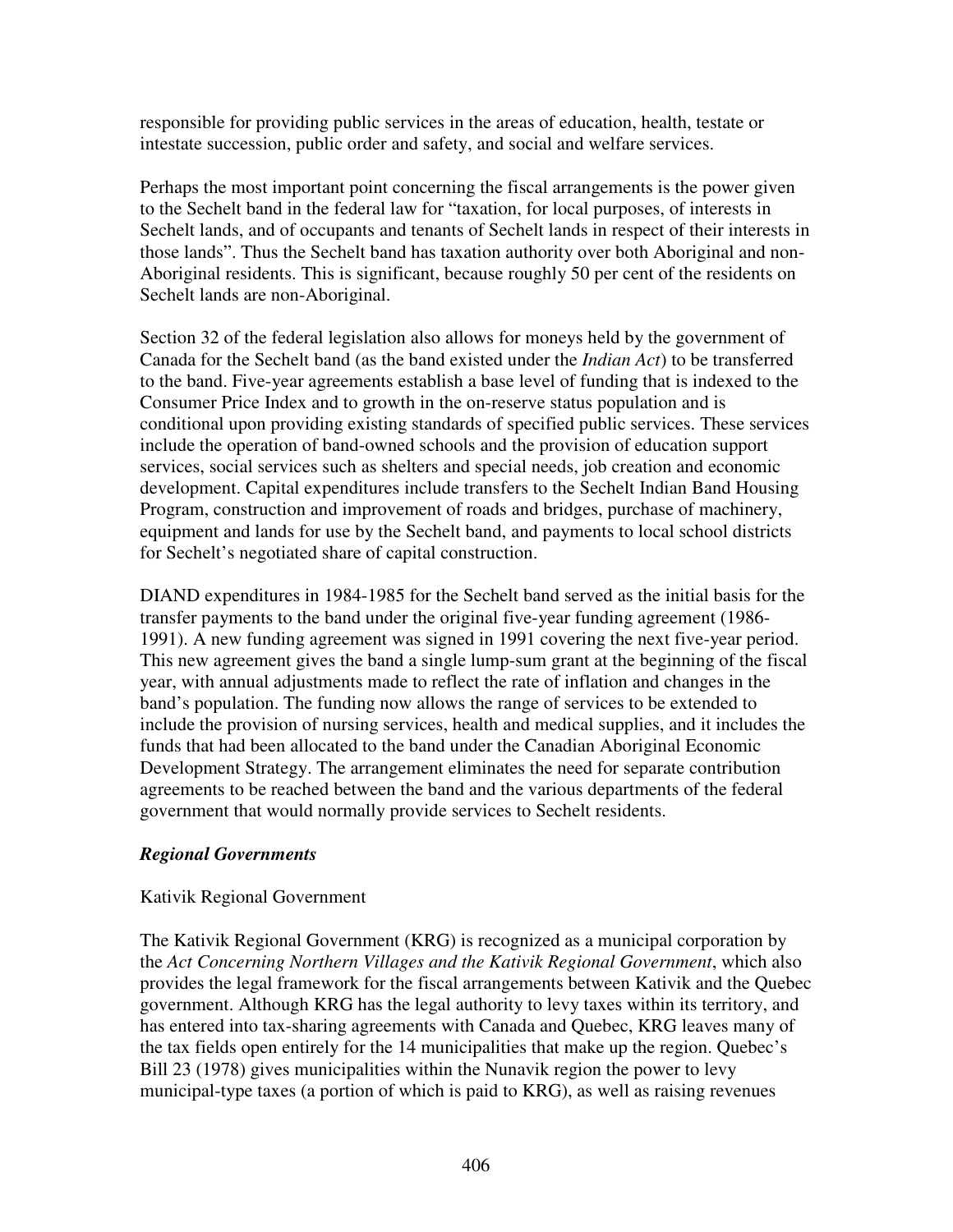through issuing licences or permits and charging fees for services and rentals. Each municipality, however, must submit its budget proposals to KRG, which, in turn, must have its global budget approved by the Quebec department of municipal affairs. KRG also has a resource revenue sharing agreement and has the authority to borrow funds.

The bulk of the funding for KRG comes in the form of conditional grants from a large number of federal and provincial government departments. The amount of these grants must be negotiated each year with each department that has entered into a contractual agreement with KRG. These contracts are usually for periods of three years. For example, the recent contract signed between the Quebec department of public security and KRG for locally controlled police services is for a duration of three years, but the annual transfer amounts from the department to KRG to finance these services must be renegotiated each year. Therefore, KRG is subject to the funds made available to the department by the Quebec cabinet. This approach is time-consuming and expensive.

## Cree-Naskapi

The *Cree-Naskapi (of Quebec) Act* applies to the Naskapi band of Quebec and eight Quebec Cree bands. This act gives the bands local by-law powers that translate into authority to levy taxes (other than income taxes) and to charge fees for licences or services. The bands control their own capital and revenue funds, although the minister of Indian affairs is entitled to inspect all band accounts, financial records and auditor's reports. The bands may also borrow moneys through a by-law that specifies the amount to be borrowed, its purpose, and the manner and terms of repayment.

The fiscal arrangement between the federal government and the Cree-Naskapi takes the form of cash grants with few conditions attached. Annual funding is determined by adjustments to the DIAND funding base for the 1984-1985 fiscal year, with subsequent adjustments made for changes in population, inflation, uncontrollable major cost components in northern isolated communities (for example, fuel, transportation and utility costs), additions to housing and local infrastructure, reinstatements of band members, as well as any special needs that may arise from time to time. Funds are allocated to the individual bands based on proportional distribution and subject to a few negotiated factors. Seventy-five per cent of the grant is paid at the beginning of the fiscal year, with the remainder paid once certain conditions regarding accountability have been met.

## *Territorial Government*

## Yukon Territorial Government

A similar model is found in the *Yukon Territorial Government Formula Financing Agreement*. This model is an alternative to the formula used to calculate equalization payments from the federal government to the provinces, but is based on the equalization principles set out in section 36 of the *Constitution Act, 1982*. It is based on historical estimates of spending for the provision of "reasonably comparable levels of public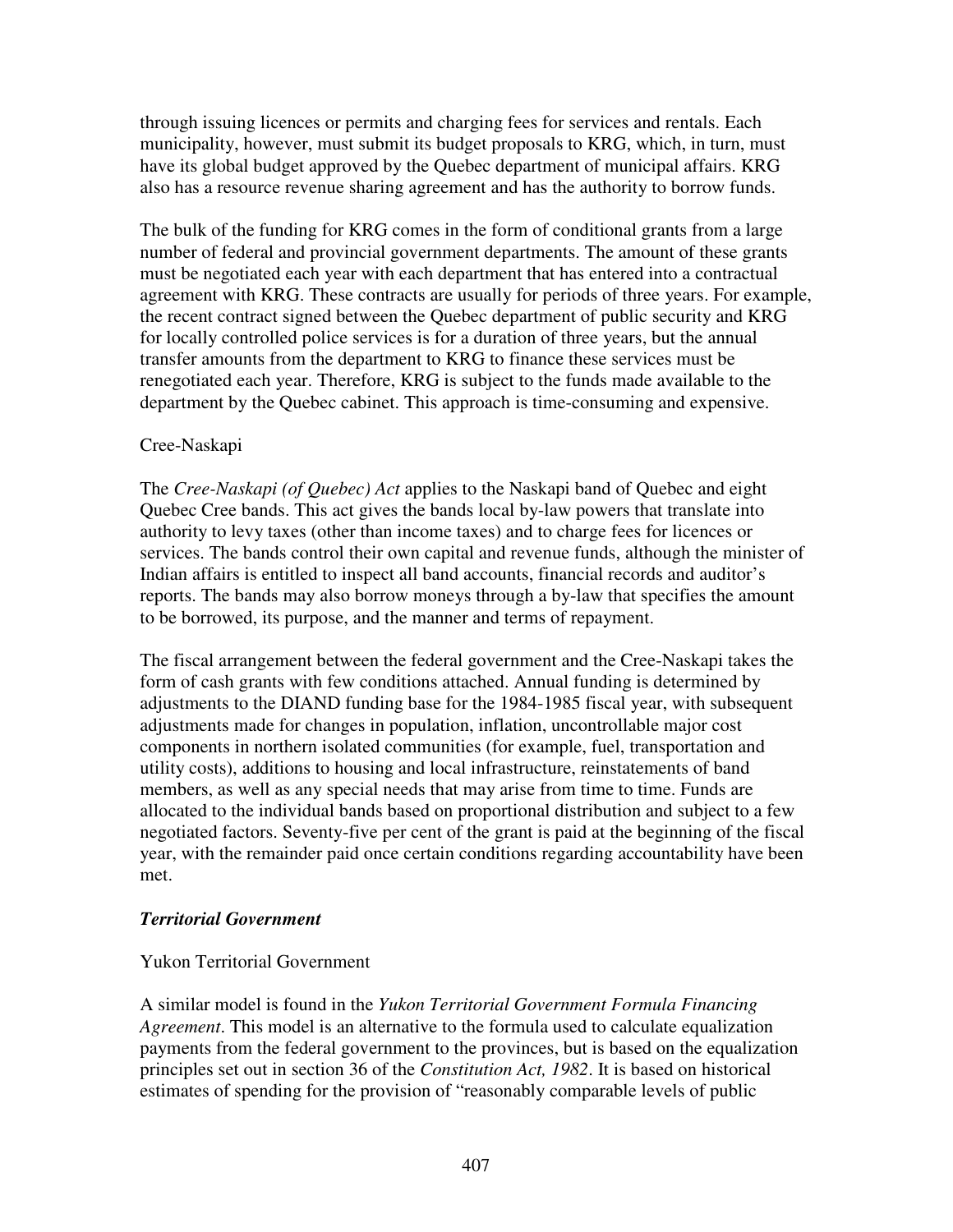services" to those in other provinces and territories of Canada. This base, referred to as the gross expenditure base (GEB) is then adjusted to reflect population and inflation changes.

GEB is calculated on a per capita basis which, for 1991, was estimated at approximately \$13,000. This represents the maximum transfer, or ceiling, available from the federal government. However, all other revenues available to the Yukon government are deducted from GEB. These revenues include payments under various shared-cost programs, such as the former Established Programs Financing and the Canada Assistance Plan; and recoveries from various programs and agreements such as DIAND's family and children's services and hospital and medical care programs, the economic development agreement, and the Inuvialuit Final Agreement, for example. Also deducted from the expenditure base are the own-source revenues available to the Yukon government, such as tax revenues (for example, income tax, school and property tax, as well as taxes on fuel oil, tobacco, liquor and insurance premiums), investment income, licences, fees and permits, and fines. The difference between GEB and the revenues available to the government is the amount of the formula financing transfer payment.

The main advantage of this approach is its flexibility, which would make it attractive to Aboriginal nation governments that do not yet enjoy a level of economic development that would allow for a significant tax base, as well as those that require a period to catch up. The tax effort of the Aboriginal government would have to be factored into the formula, as is the case for the method of calculating equalization for provinces. This would likely be done by assuming that the Aboriginal government is levying taxes, where it has authority to do so, at the national average rate. <sup>3</sup> Without such a factor, a decision by a government not to tax in an area in which it has authority to do so would result in an increased transfer from the federal government. To be consistent with the broad principles of equalization, and to prevent the creation of tax havens, it should be the Aboriginal government that bears the fiscal consequences of such a decision.

## *Analysis*

By far the most serious critique of financial arrangements associated with the *Indian Act*style governing relationship is the excessive costs of negotiation and administration associated with such a relationship. DIAND, for example, expends a portion of its budget advising on and monitoring services that are devolved to band governments, in addition to its responsibilities for managing program design and providing funding for the services themselves. Band governments, for their part, are subject to excessive and complex accountability requirements, which draw significantly on the time and other resources available for actually delivering the services. We should note that many improvements have been made in the past decade regarding these accountability requirements, notably with the introduction of the AFA program. However, these accountability provisions, and the related costs of administration, typically still exceed those associated with transfers received by provincial and even municipal governments.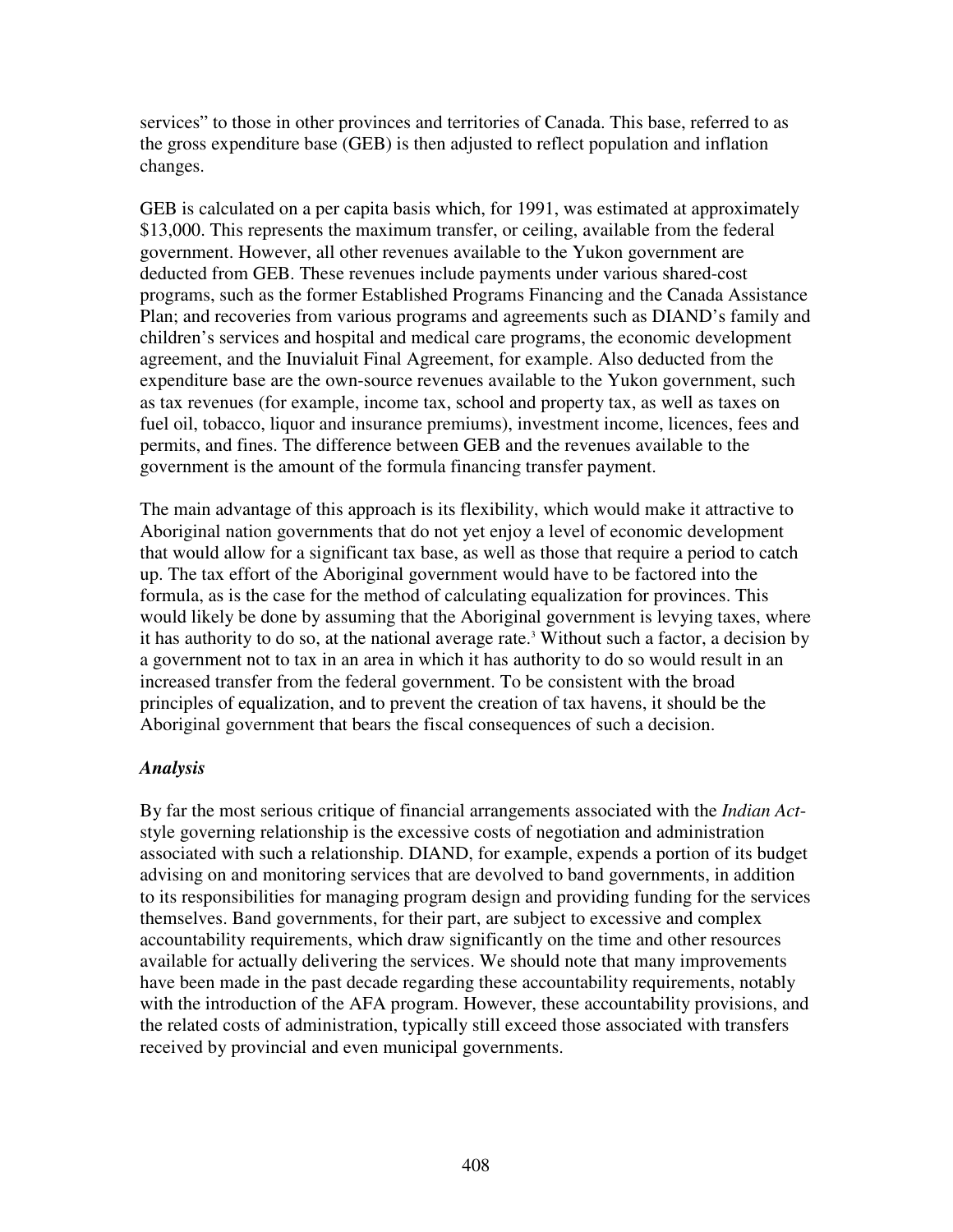A related and equally important critique of the DIAND band government relationship stems from the fact that the size of transfers under either CFA or AFA is determined in separate negotiations between the federal government and individual band governments, rather than through formula-based financing mechanisms that would apply to *all* band governments. This has two important implications, one related to the process of negotiation and the other to equity considerations.

To begin with, each band must allocate scarce resources to a continuing and regularized negotiation process. These negotiations often occur on an annual or ad hoc basis, in contrast to federal/provincial fiscal arrangements, which are renewed regularly every five years. More fundamentally, the prospect of a fair and balanced negotiation process is nearly impossible given the overwhelming imbalance of the parties at the table — small band governments, often representing communities of fewer than a thousand people, with limited own-source revenues and institutional capacity, versus federal negotiators who not only have the administrative resources of an entire federal department to draw upon, but are also the gatekeepers of the federal government's fiscal largesse.

As well, negotiations for transfer levels conducted on a community-by-community basis are not designed to take sufficient account of (1) the resources available to different bands; (2) the varying abilities of band governments in terms of institutions and personnel to administer or deliver programs; or (3) the differences in the costs of service delivery borne by different band governments in providing the same services. By contrast, when the level of fiscal transfers is determined on the basis of a funding formula (or formulae), and these broader arrangements are negotiated simultaneously by Aboriginal, federal, provincial and territorial governments, the negotiation process is simplified, more cost-effective, and more likely to produce equitable results across Aboriginal nations.

Finally, it should be noted that CFA and AFA programs apply only to service delivery for band members residing on-reserve, as determined by the federal government. In some *Indian Act* communities, this can mean that up to 50 per cent of a nation's members are not properly or adequately funded.

## **Notes:**

**1** Department of Indian Affairs and Northern Development, "DIAND's Evolution from Direct Service Delivery to a Funding Agency", background paper prepared for RCAP (1993), p. 13. Note that an additional 13 per cent of funding for band governments is realized through contribution agreements that have been established outside the CFA framework.

**2** DIAND, "DIAND's Evolution".